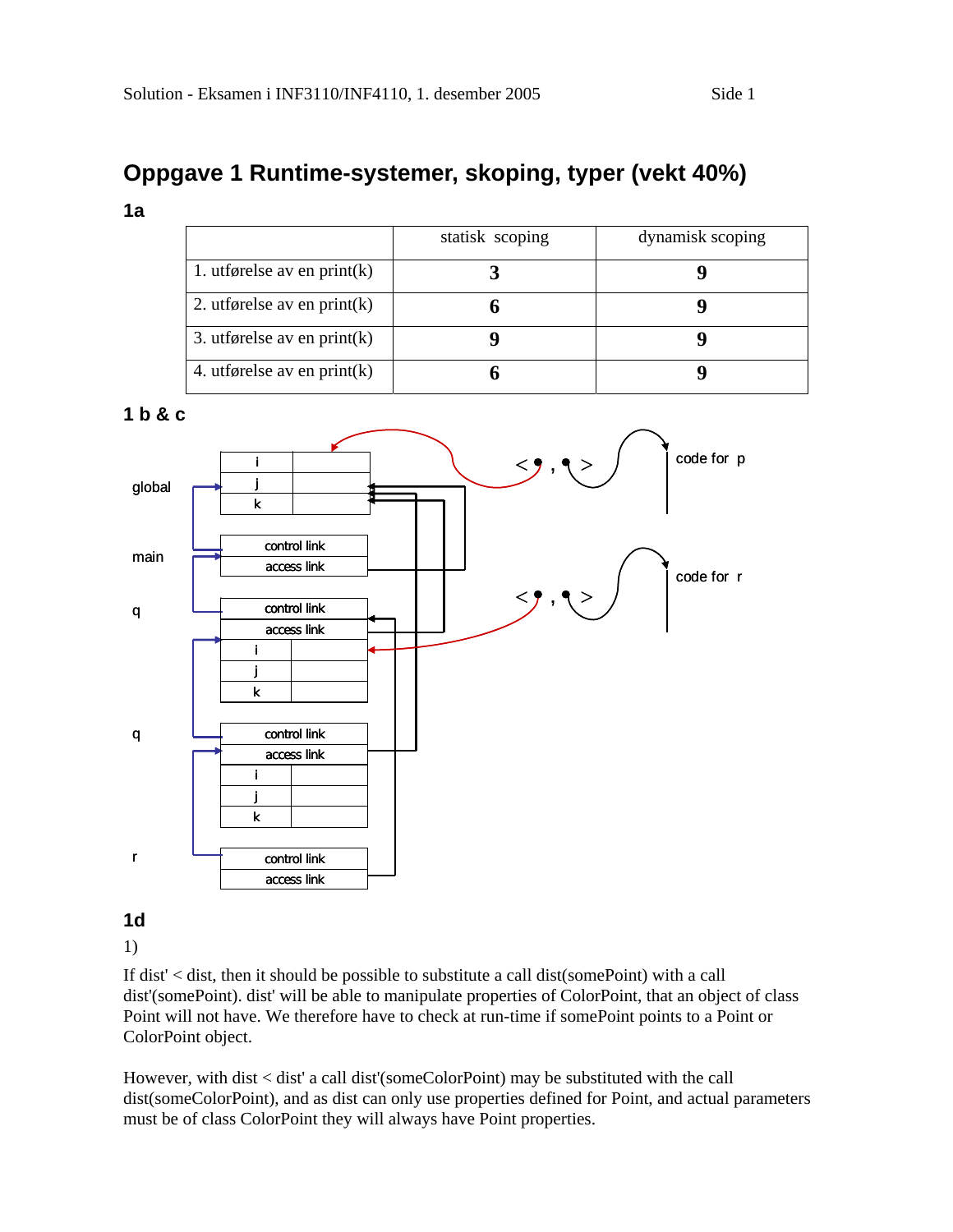## **1e**

2)

If somePoint < somePoint', then it should be possible to substitute a call somePoint'() with a call somePoint(). Such a call may be:

```
 aColorPoint = somePoint'(1)
```
If somePoint'(1) is substituted with somePoint(1), then one will try to assign a Point object to the reference aColorPoint which is typed with ColorPoint, and this will require a run-time type check.

However, if somePoint' < somePoint, then a call somePoint() may just as well be ssubstituted with a call somePoint'(). Such a call may be:

```
aPoint = somePoint(1)
```
If somePoint(1) is substituted with somePoint'(1), then one will try to assign a ColorPoint object to the reference aPoint typed by Point, and this will always be legal.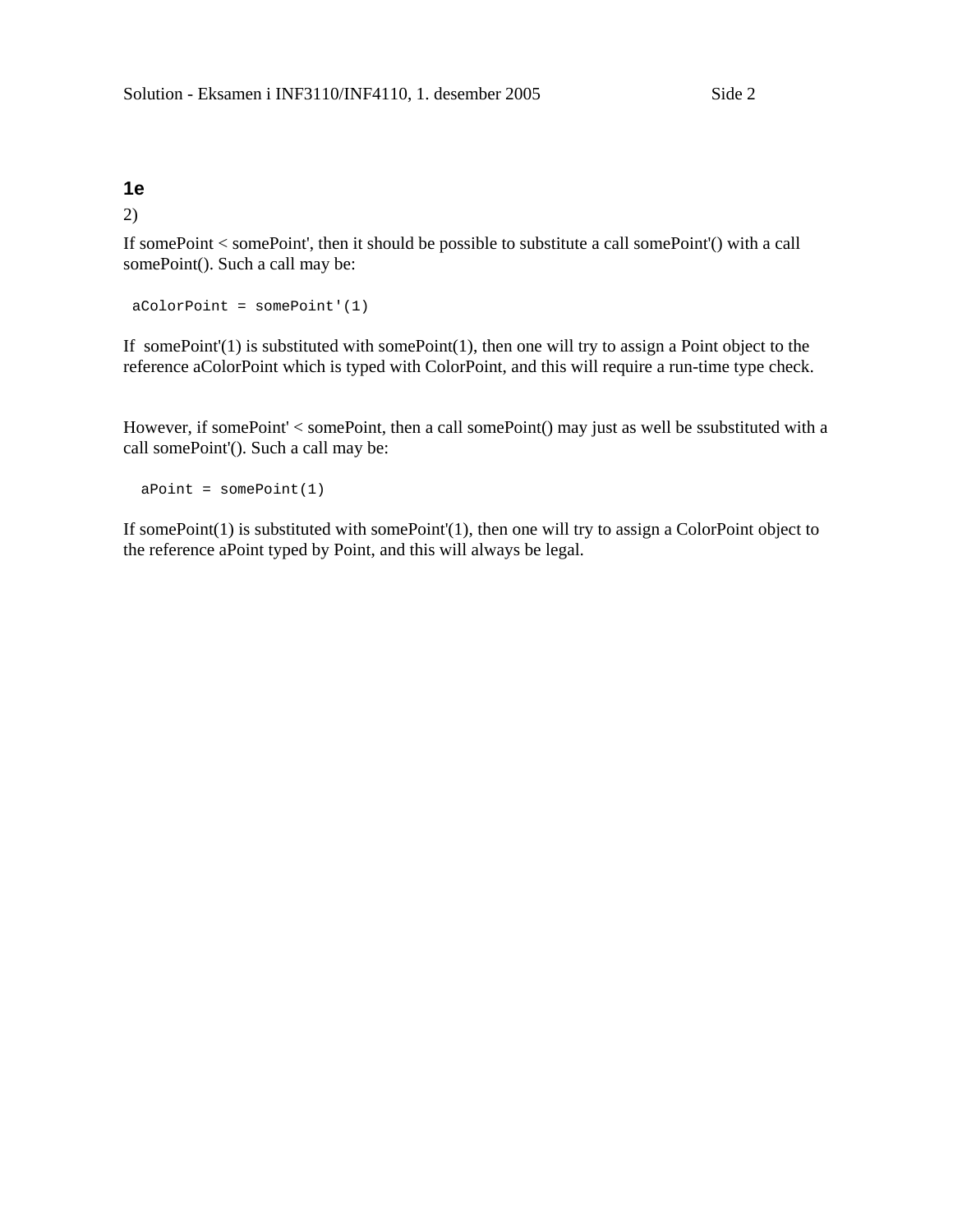# **Oppgave 2 ML (vekt 40%)**

## **2a**

fun  $f(g,h) = g(g(h)) * 3;$ 

```
0. w = int \rightarrow int \rightarrow int1. t = r \rightarrow s2. t = s \rightarrow b3. w = b \rightarrow c4. c = int -> d 
5. e = t * r \rightarrow dFrom 1 & 2: 
6. r = s = bFrom 3 & 4: 
7. w = b -> int -> d 
From 0 & 7: 
8. b = int9. d = intFrom 6 & 8: 
10. r = int 
11. s = intFrom 1, 10 & 11: 
12. t = int \rightarrow intFrom 9, 10 & 12: 
13. e = (int -> int) * int -> int
```
## **2b**

```
1) fun firstElems xs = map hd xs; 
2) fun prodFirstElems xs = foldl op* 1 (firstElems xs); 
      Another solution: 
      fun prodFirstElems2 xs = foldr op* 1 (firstElems xs);
```
## **2c**

ONE SOLUTION:

fun  $f(0, count) = count$  $f(1, count) = 0.0/0.0$  $f(3, count) = -1.0$  $f(x, count) = f(x-2, count+1.0);$ 

#### ANOTHER POSSIBLE SOLUTION:

```
fun fAux(0,count, flag) = count 
        fAux(1,count, flag) = if flag=1 then 0.0/0.0 else ~1.0fAux(x,count, flag) = fAux(x-2, count+1.0, flag)fun eqTof(1,count) = fAux(1, count, 1)\vert eqTof(x,count) = fAux(x, count, 0);
```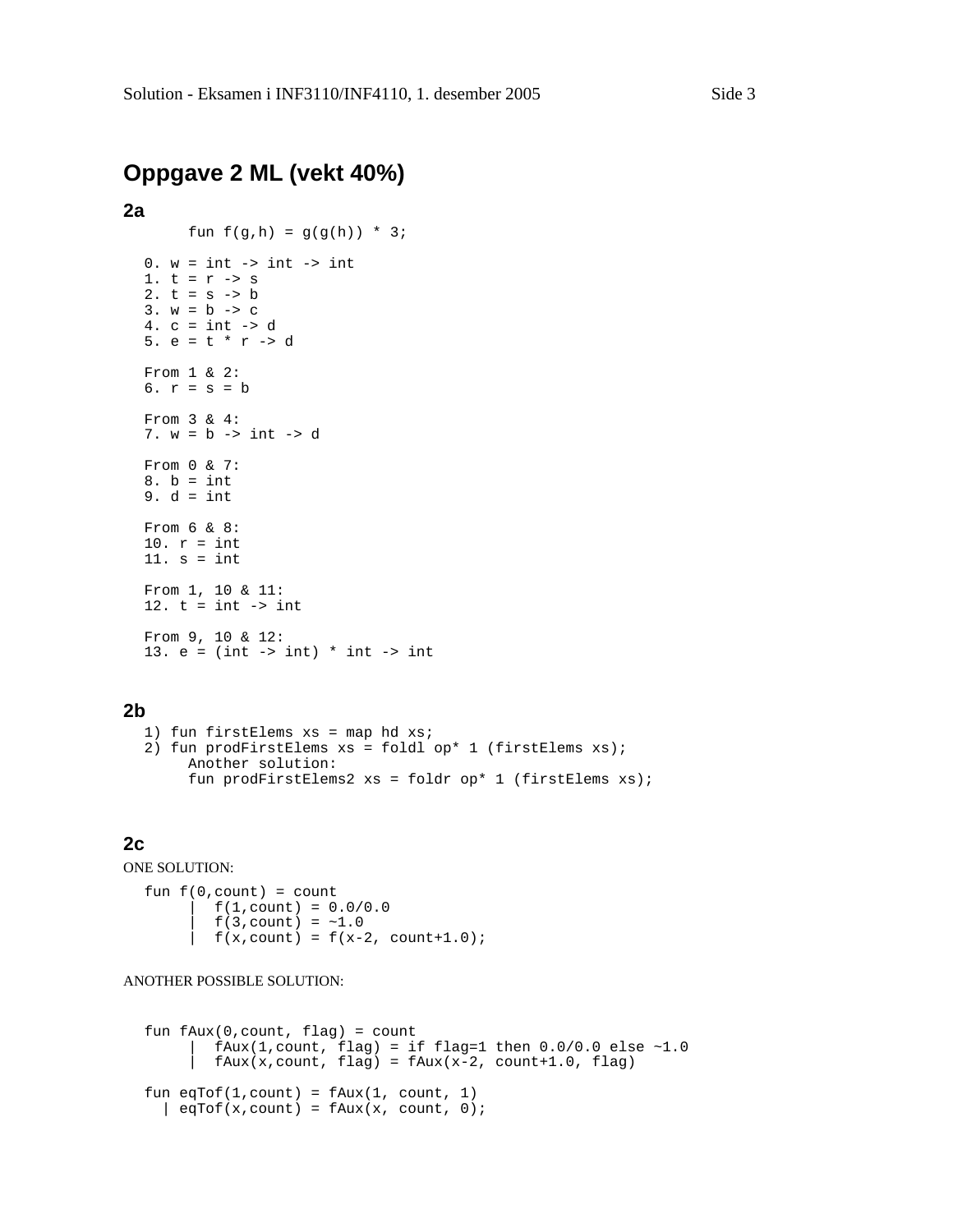# **Oppgave 3 Prolog (vekt 20%)**

# **3a**

a)

For example:

```
mother(sarah,per). 
mother(sarah,anne). 
mother(anne,sofia). 
mother(sofia,carlos).
```
## b)

```
son(X,Y) :- father(Y,X), male(X).
daughter(X, Y) :- father(Y, X), female(X).
brother(X,Y) :- father(Z,X), father(Z,Y), X\==Y.
parent(X,Y) :- father(x,Y).parent(X,Y) :- mother(x,Y).uncle(Uncle,Person) :- brother(Uncle,Parent), parent(Parent,Person).
```
## c)

- All the persons who have at least one brother.

#### Define first:

```
attleastonebrother(X) :- (son(X,Y); daughter(X,Y)), son(Z,Y), X\rangle == Z.% Alternative: atleastonebrother(X) :- brother(X,Y), male(Y).
```
atleastonebrother(X).

- All the persons who are uncle of a female

## Define first:

```
uncleftemale(X) :- uncle(X,Y), female(Y).
```
## unclefemale(X).

## **3b**

Natural numbers may be defined as follows in Prolog:

```
natural_number(0). 
natural\_number(s(X)) :- natural\_number(X).
plus(0,X,X) :- natural_number(X).
plus(s(X),Y,s(Z)) :- plus(X,Y,Z).
```